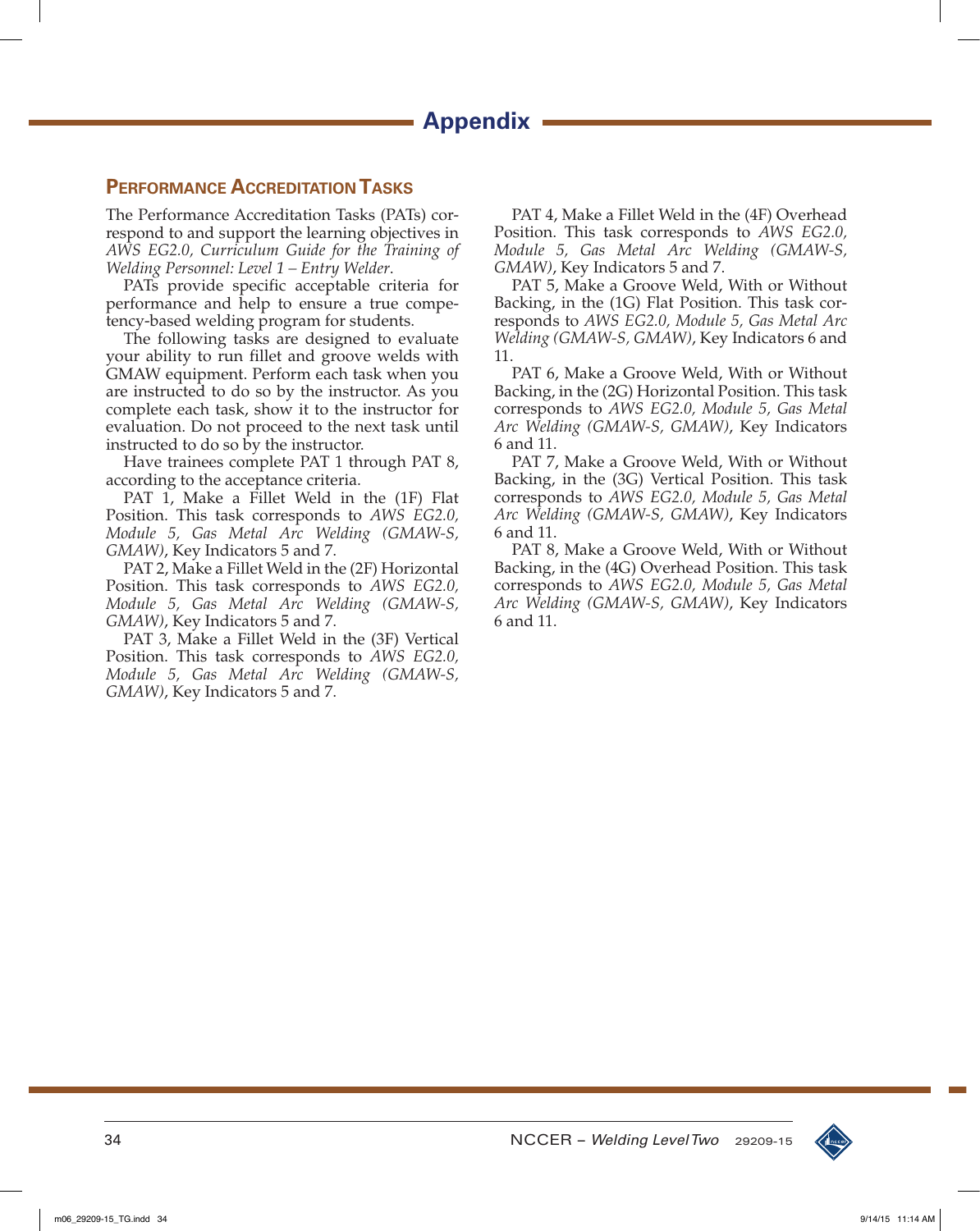#### **MAKE A FILLET WELD IN THE (1F) FLAT POSITION**

As directed by the instructor, use GMAW with carbon steel solid electrodes and appropriate shielding gas to make a six-pass fillet weld using stringer beads on carbon steel plate, as shown.



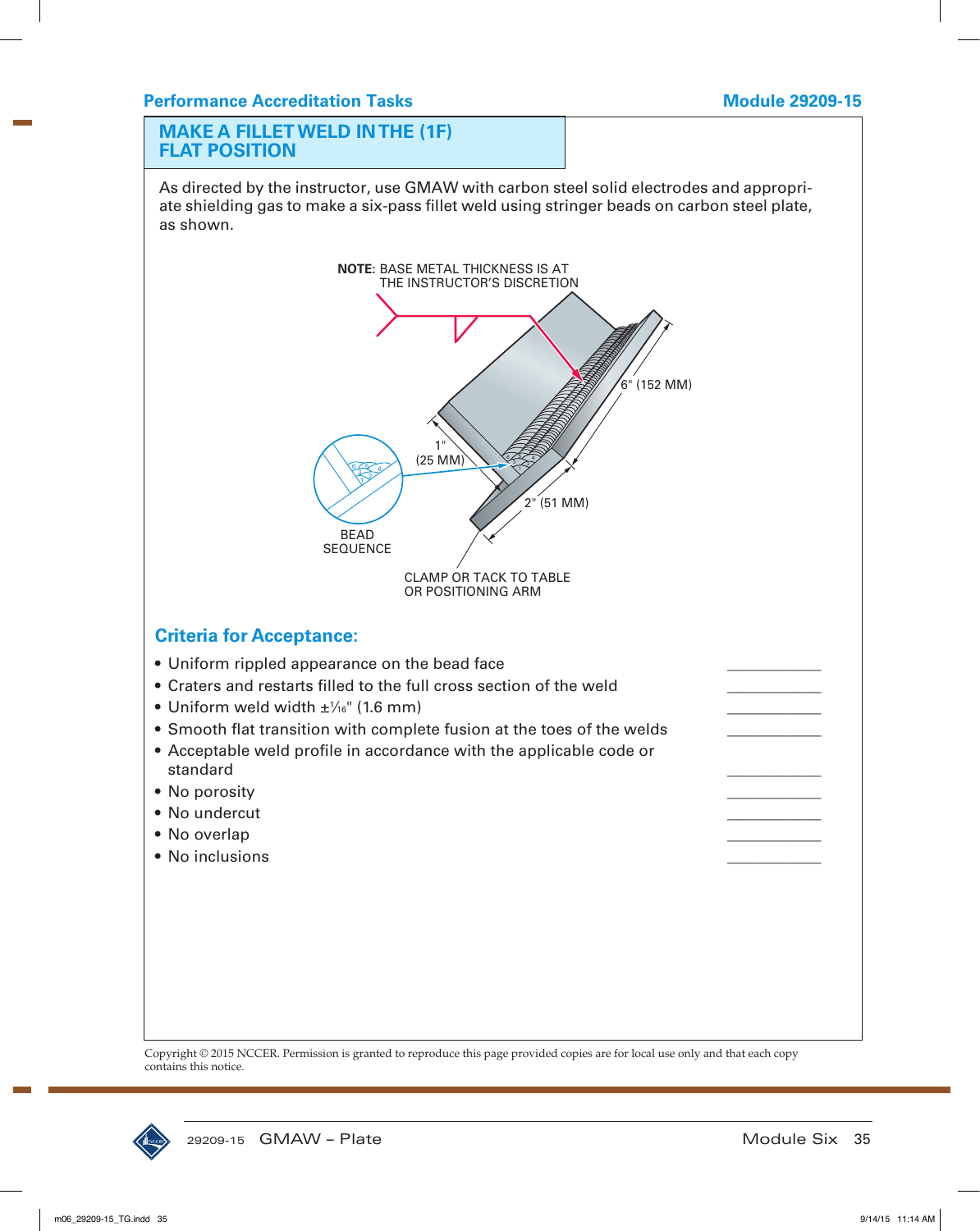#### **MAKE A FILLET WELD IN THE (2F) HORIZONTAL POSITION**

As directed by the instructor, use GMAW with carbon steel solid electrodes and appropriate shielding gas to make a six-pass fillet weld using stringer beads on carbon steel plate, as shown.



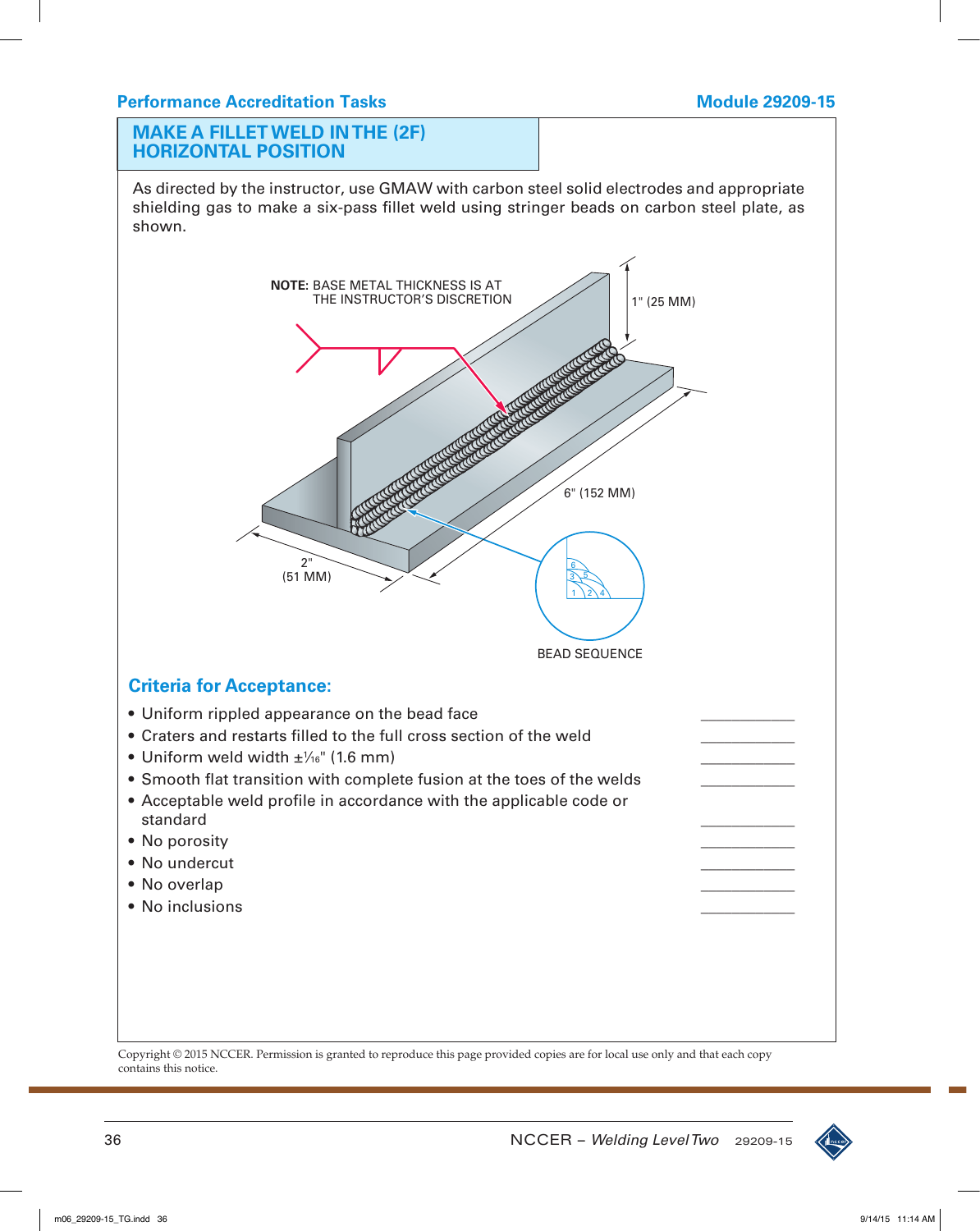# **MAKE A FILLET WELD IN THE (3F) VERTICAL POSITION**

As directed by the instructor, use GMAW with carbon steel solid electrodes and appropriate shielding gas to make a vertical fillet weld on carbon steel plate, as shown.



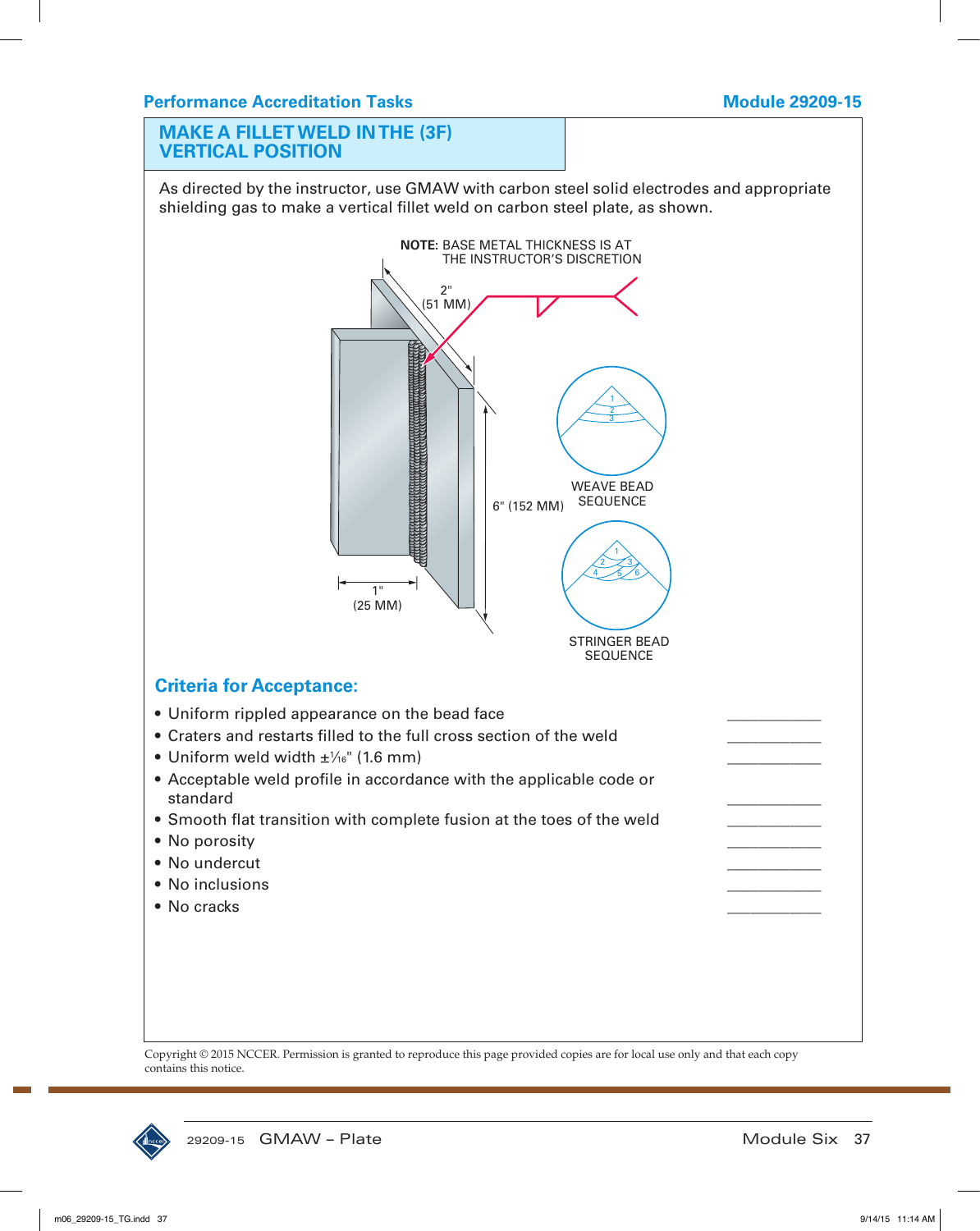### **MAKE A FILLET WELD IN THE (4F) OVERHEAD POSITION**

As directed by the instructor, use GMAW with carbon steel solid electrodes and appropriate shielding gas to make a six-pass fillet weld using stringer beads on carbon steel plate, as shown.



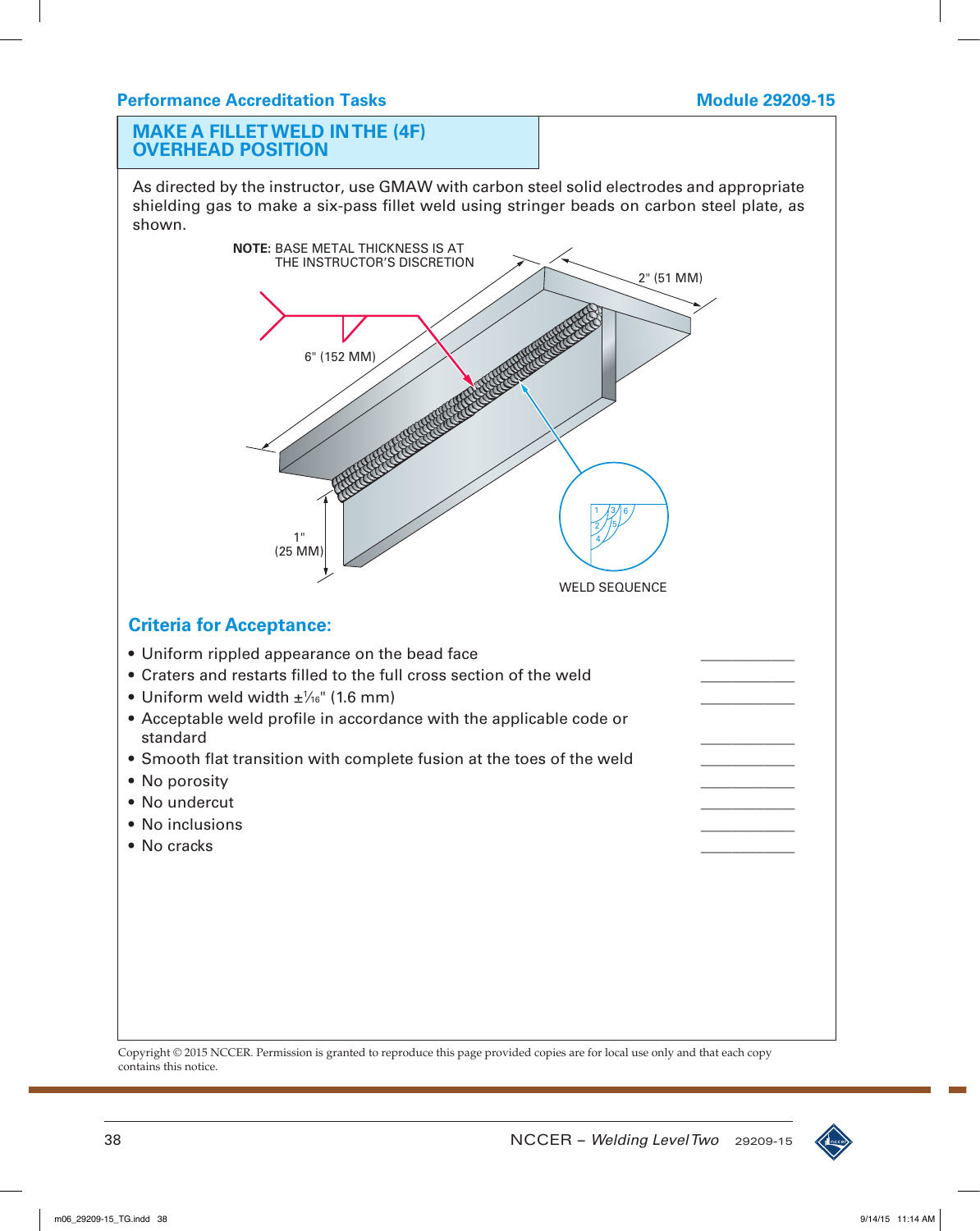# **MAKE A GROOVE WELD, WITH OR WITHOUT BACKING, IN THE (1G) FLAT POSITION**

As directed by the instructor, use GMAW with carbon steel solid electrodes and appropriate shielding gas to make a multiple-pass groove weld using stringer beads on carbon steel plate, with or without backing, as shown.



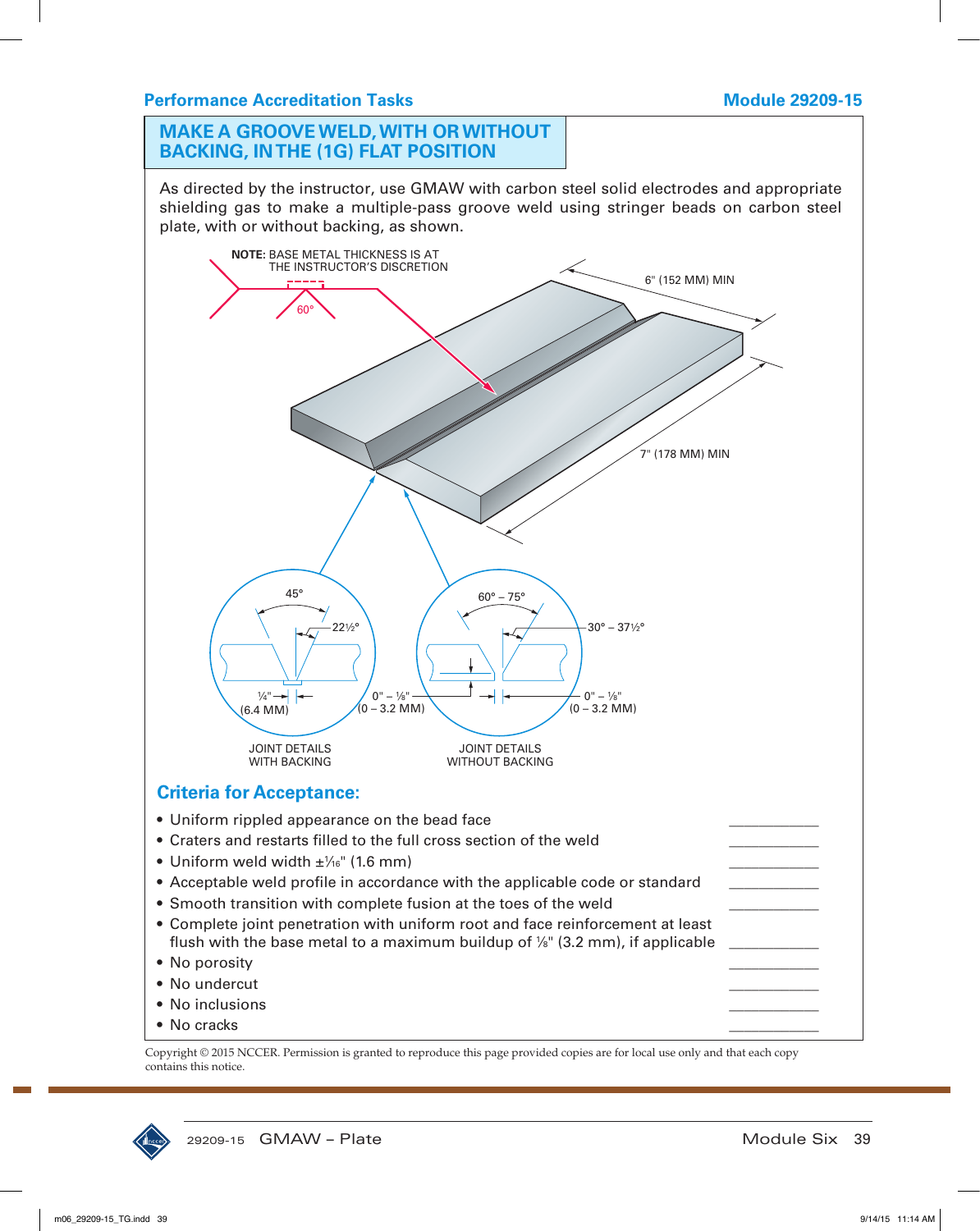# **Performance Accreditation Tasks Module 29209-15**

# **MAKE A GROOVE WELD, WITH OR WITHOUT BACKING, IN THE (2G) HORIZONTAL POSITION**

As directed by the instructor, use GMAW with carbon steel solid electrodes and appropriate shielding gas to make a multiple-pass groove weld on carbon steel plate, with or without backing, as shown.



• No cracks \_\_\_\_\_\_\_\_\_\_\_\_

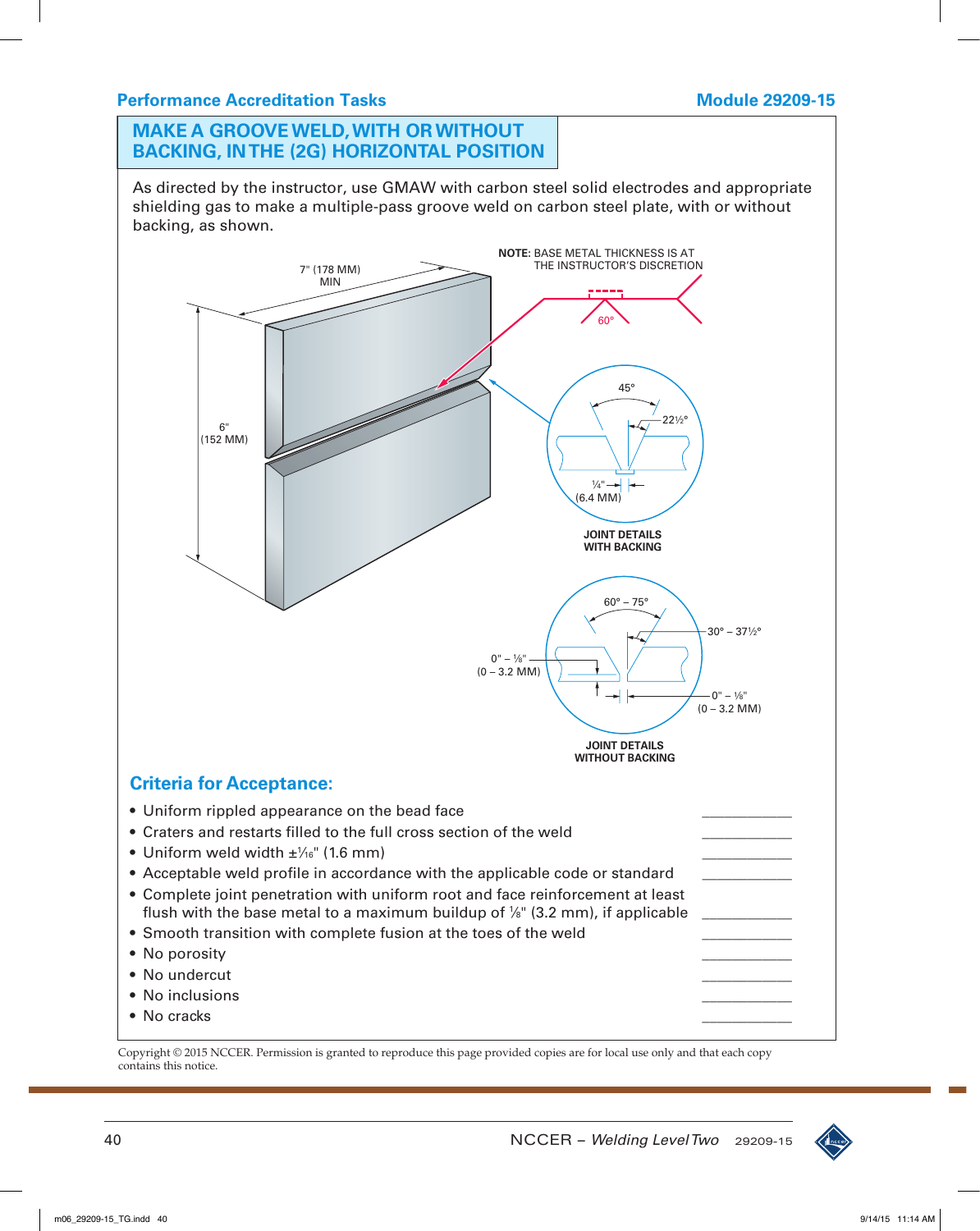## **Performance Accreditation Tasks Module 29209-15**

# **MAKE A GROOVE WELD, WITH OR WITHOUT BACKING, IN THE (3G) VERTICAL POSITION**

As directed by the instructor, use GMAW with carbon steel solid electrodes and appropriate shielding gas to make a multiple-pass groove weld on carbon steel plate, with or without backing, as shown.